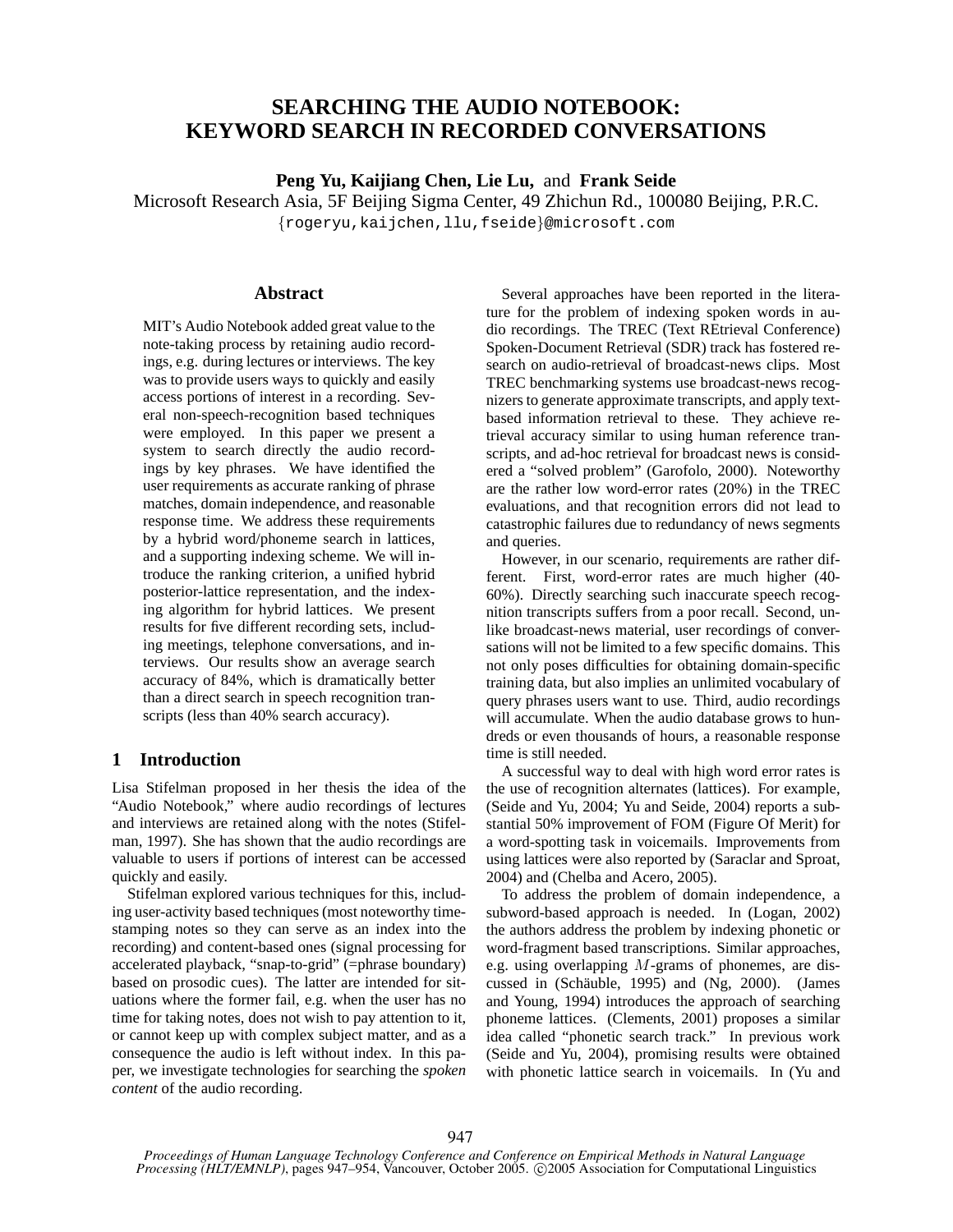

Figure 1: System architecture.

Seide, 2004), it was found that even better result can be achieved by combining a phonetic search with a wordlevel search.

For the third problem, quick response time is commonly achieved by indexing techniques. However, in the context of phonetic lattice search, the concept of "indexing" becomes a non-trivial problem, because due to the unknown-word nature, we need to deal with an open set of index keys. (Saraclar and Sproat, 2004) proposes to store the individual lattice arcs (inverting the lattice). (Allauzen *et al.*, 2004) introduces a general indexation framework by indexing expected term frequencies ("expected counts") instead of each individual keyword occurrence or lattice arcs. In (Yu *et al.*, 2005), a similar idea of indexing expected term frequencies is proposed, suggesting to approximate expected term frequencies by M*gram phoneme language models* estimated on segments of audio.

In this paper, we combine previous work on phonetic lattice search, hybrid search and lattice indexing into a real system for searching recorded conversations that achieves high accuracy and can handle hundreds of hours of audio. The main contributions of this paper are: a real system for searching conversational speech, a novel method for combining phoneme and word lattices, and experimental results for searching recorded conversations.

The paper is organized as follows. Section 2 gives an overview of the system. Section 3 introduces the overall criterion, based on which the system is developed, Section 4 introduces our implementation for a hybrid word/phoneme search system, and Section 5 discusses the lattice indexing mechanism. Section 6 presents the experimental results, and Section 7 concludes.

# **2 A System For Searching Conversations**

A system for searching the spoken content of recorded conversations has several distinct properties. Users are searching their own meetings, so most searches will be known-item searches with at most a few correct hits in the archive. Users will often search for specific phrases that they remember, possibly with boolean operators. Relevance weighting of individual query terms is less of an issue in this scenario.

We identified three user requirements:

- high recall and accurate ranking of phrase matches;
- domain independence it should work for any topic, ideally without need to adapt vocabularies or language models;
- $\bullet$  reasonable response time a few seconds at most, independent of the size of the conversation archive.

We address them as follows. First, to increase recall we search *recognition alternates* based on *lattices*. Lattice oracle word-error rates<sup>1</sup> are significantly lower than word-error rates of the best path. For example, (Chelba and Acero, 2005) reports a lattice oracle error rate of 22% for lecture recordings at a top-1 word-error rate of  $45\%^2$ . To utilize recognizer scores in the lattices, we formulating the ranking problem as one of risk minimization and derive that keyword hits should be ranked by their *word (phrase) posterior probabilities*.

Second, domain independence is achieved by combining large-vocabulary recognition with a phonetic search. This helps especially for proper names and specialized terminology, which are often either missing in the vocabulary or not well-predicted by the language model.

Third, to achieve quick response time, we use an  $M$ gram based indexing approach. It has two stages, where the first stage is a fast index lookup to create a short-list of candidate lattices. In the second stage, a detailed lattice match is applied to the lattices in the short-list. We call the second stage *linear search* because search time grows linearly with the duration of the lattices searched.

<sup>&</sup>lt;sup>1</sup>The "oracle word-error rate" of a lattice is the word error rate of the path through the lattice that has the least errors.

<sup>&</sup>lt;sup>2</sup>Note that this comparison was for a reasonably well-tuned recognizer setup. Any arbitrary lattice oracle error rate can be obtained by adjusting the recognizer's pruning setup and investing enough computation time (plus possibly adapting the search-space organization).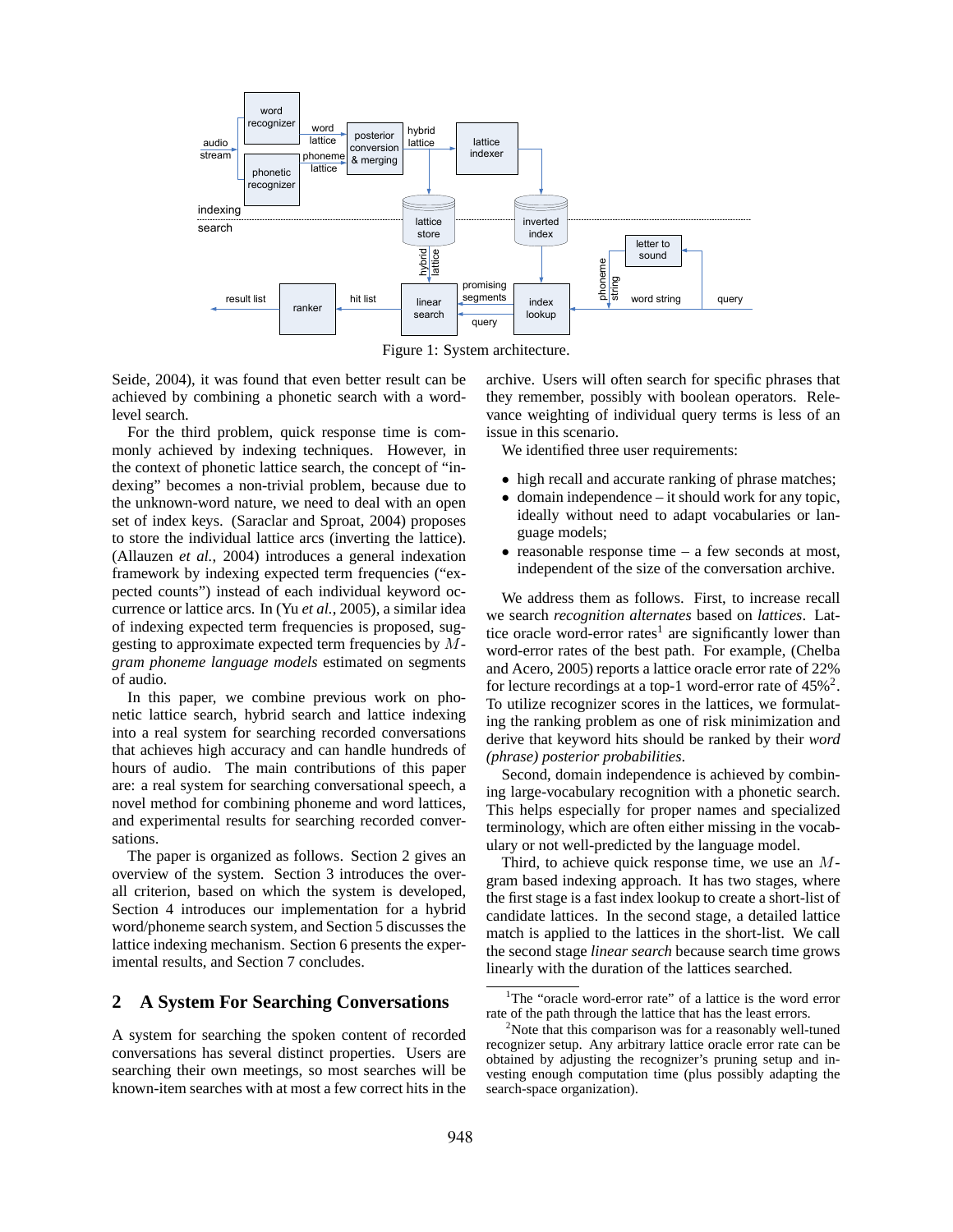The resulting system architecture is shown in Fig. 1. In the following three sections, we will discuss our solutions in these three aspects in details respectively.

### **3 Ranking Criterion**

For ranking search results according to "relevance" to the user's query, several relevance measures have been proposed in the text-retrieval literature. The key element of these measures is weighting the contribution of individual keywords to the relevance-ranking score. Unfortunately, text ranking criteria are not directly applicable to retrieval of speech because recognition alternates and confidence scores are not considered.

Luckily, this is less of an issue in our known-item style search, because the simplest of relevance measures can be used: A search hit is assumed relevant if the query phrase was indeed said there (and fulfills optional boolean constraints), and it is not relevant otherwise.

This simple relevance measure, combined with a variant of the *probability ranking principle* (Robertson, 1977), leads to a system where phrase hits are ranked by their phrase posterior probability. This is derived through a Bayes-risk minimizing approach as follows:

- 1. Let the relevance be  $R(Q, \text{hit}^i)$  of a returned audio hit – hit<sup>*i*</sup> to a user's query Q formally defined is 1 (match) if the hit is an occurrence of the query term with time boundaries  $(t_s^{\text{hit}^i}, t_e^{\text{hit}^i})$ , or 0 if not.
- 2. The user expects the system to return a list of audio hits, ranked such that the *accumulative relevance* of the top n hits ( $hit^1...hit^n$ ), averaged over a range of  $n = 1...n_{\text{max}}$ , is maximal:

$$
\frac{1}{n_{\max}}\sum_{n=1}^{n_{\max}}\sum_{i=1}^{n}R(Q,\text{hit}^{i}) \quad \stackrel{!}{=} \quad \text{max} \quad (1)
$$

Note that this is closely related to popular wordspotting metrics, such as the NIST (National Institute of Standards & Technology) Figure Of Merit.

To the retrieval system, the true transcription of each audio file is unknown, so it must maximize Eq. (1) in the sense of an expected value

$$
E_{WT|O}\left\{\frac{1}{n_{\max}}\sum_{n=1}^{n_{\max}}\sum_{i=1}^{n}R_{WT}(Q,\text{hit}^{i})\right\} \quad \stackrel{!}{=} \quad \text{max},
$$

where  $O$  denotes the totality of all audio files  $(O)$ for observation),  $W = (w_1, w_2, ..., w_N)$  a hypothesized transcription of the entire collection, and  $T =$  $(t_1, t_2, ..., t_{N+1})$  the associated time boundaries on a shared collection-wide time axis.

 $R_{WT}(\cdot)$  shall be relevance w.r.t. the hypothesized transcription and alignment. The expected value is taken w.r.t. the posterior probability distribution  $P(W T | O)$ provided by our speech recognizer in the form of scored lattices. It is easy to see that this expression is maximal if the hits are ranked by their expected relevance  $E_{WT|O}$ { $R_{WT}(Q, hit<sup>i</sup>)$ }. In our definition of relevance,  $R_{WT}(Q, \text{hit}^i)$  is written as

$$
R_{WT}(Q, \text{hit}^i) = \begin{cases} 1 & \exists k, l : t_k = t_s^{\text{hit}^i} \\ \wedge t_{k+l} = t_e^{\text{hit}^i} \\ \wedge w_k, ..., w_{k+l-1} = Q \\ 0 & \text{otherwise} \end{cases}
$$

and the expected relevance is computed as

$$
E_{WT|O} \{ R_{WT}(Q, \text{hit}^i) \} = \sum_{WT} R_{WT}(Q, \text{hit}^i) P(WT|O)
$$
  
=  $P(*, t_s^{\text{hit}^i}, Q, t_e^{\text{hit}^i}, *|O)$ 

with

$$
P(*, t_s, Q, t_e, * | O) = \sum_{\substack{W T : \exists k, l : t_k = t_s \wedge t_{k+l} = t_e \\ \wedge w_k, \dots, w_{k+l-1} = Q}} P(W T | O). \quad (2)
$$

For single-word queries, this is the well-known *word posterior probability* (Wessel *et al.*, 2000; Evermann *et al.*, 2000). To cover multi-label phrase queries, we will call it *phrase posterior probability*.

The formalism in this section is applicable to all sorts of units, such as fragments, syllables, or words. The transcription W and its units  $w_k$ , as well as the query string Q, should be understood in this sense. For a regular wordlevel search, W and Q are just *strings of words* In the context of phonetic search, W and Q are *strings of phonemes*. For simplicity of notation, we have excluded the issue of multiple pronunciations of a word. Eq. (2) can be trivially extended by summing up over all alternative pronunciations of the query. And in a hybrid search, there would be multiple representations of the query, which are just as pronunciation variants.

# **4 Word/Phoneme Hybrid Search**

For a combined word and phoneme based search, two problems need to be considered:

- Recognizer configuration. While established solutions exist for word-lattice generation, what needs to be done for generating high-quality phoneme lattices?
- How should word and phoneme lattices be jointly represented for the purpose of search, and how should they be searched?

#### **4.1 Speech Recognition**

#### **4.1.1 Large-Vocabulary Recognition**

Word lattices are generated by a common speakerindependent large-vocabulary recognizer. Because the speaking style of conversations is very different from, say,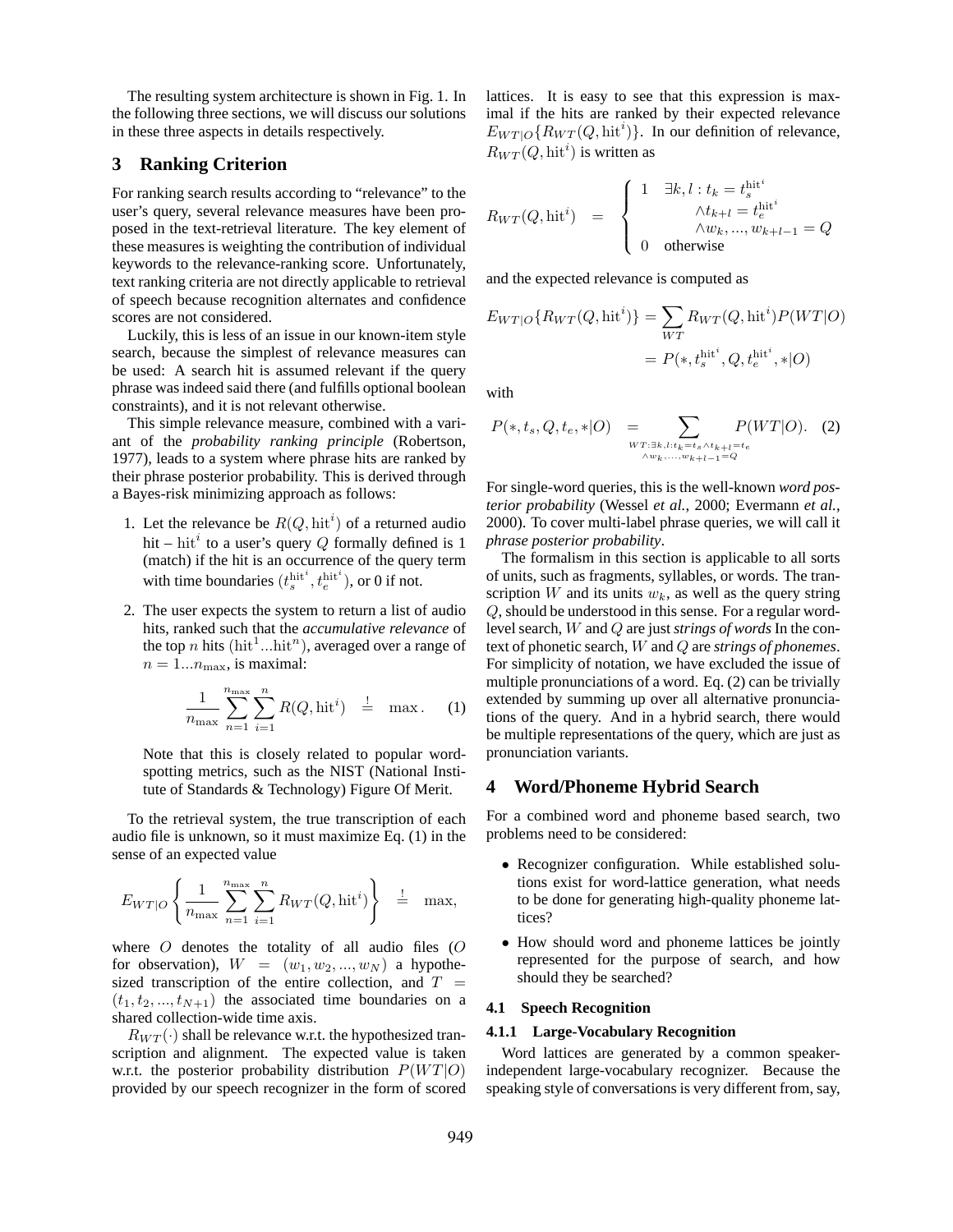your average speech dictation system, specialized acoustic models are used. These are trained on conversational speech to match the speaking style. The vocabulary and the trigram language model are designed to cover a broad range of topics.

The drawback of large-vocabulary recognition is, of course, that it is infeasible to have the vocabulary cover all possible keywords that a user may use, particularly proper names and specialized terminology.

One way to address this *out-of-vocabulary problem* is to mine the user's documents or e-mails to adapt the recognizer's vocabulary. While this is workable for some scenarios, it is not a good solution e.g. when new words are frequently introduced in the conversations themselves rather than preceding written conversations, where the spelling of a new word is not obvious and thus inconsistent, or when documents with related documents are not easily available on the user's hard disk but would have to be specifically gathered by the user.

A second problem is that the performance of state-ofthe-art speech recognition relies heavily on a well-trained domain-matched language model. Mining user data can only yield a comparably small amount of training data. Adapting a language model with it would barely yield a robust language model for newly learned words, and their usage style may differ in conversational speech.

For the above reasons, we decided not to attempt to adapt vocabulary and language model. Instead, we use a fixed broad-domain vocabulary and language model for large-vocabulary recognition, and augment this system with maintenance-free *phonetic search* to cover new words and mismatched domains.

#### **4.1.2 Phonetic Recognition**

The simplest phonetic recognizer is a regular recognizer with the vocabulary replaced by the list of phonemes of the language, and the language model replaced by a phoneme M-gram. However, such phonetic language model is much weaker than a word language model. This results in poor accuracy and inefficient search.

Instead, our recognizer uses "phonetic word fragments" (groups of phonemes similar to syllables or halfsyllables) as its vocabulary and in the language model. This provides phonotactic constraints for efficient decoding and accurate phoneme-boundary decisions, while remaining independent of any specific vocabulary. A set of about 600 fragments was automatically derived from the language-model training set by a bottom-up grouping procedure (Klakow, 1998; Ng, 2000; Seide and Yu, 2004). Example fragments are /-k-ih-ng/ (the syllable  *king*), /ih-n-t-ax-r-/ (*inter-*), and /ih-z/ (the word *is*).

With this, lattices are generated using the common Viterbi decoder with word-pair approximation (Schwartz *et al.*, 1994; Ortmanns *et al.*, 1996). The decoder has been modified to keep track of individual phoneme boundaries and scores. These are recorded in the lattices, while fragment-boundary information is discarded. This way, phoneme lattices are generated.

In the results section we will see that, even with a welltrained domain-matching word-level language model, searching phoneme lattices can yield search accuracies comparable with word-level search, and that the best performance is achieved by combining both into a hybrid word/phoneme system.

### **4.2 Unified Hybrid Lattice Representation**

Combining word and phonetic search is desirable because they are complementary: Word-based search yields better precision, but has a recall issue for unknown and rare words, while phonetic search has very good recall but suffers from poor precision especially for short words.

Combining the two is not trivial. Several strategies are discussed in (Yu and Seide, 2004), including using a hybrid recognizer, combining lattices from two separate recognizers, and combining the results of two separate systems. Both hybrid recognizer configuration and lattice combination turned out difficult because of the different dynamic range of scores in word and phonetic paths.

We found it beneficial to convert both lattices into posterior-based representations called *posterior lattices* first, which are then merged into a hybrid posterior lattice. Search is performed in a hybrid lattice in a unified manner using both phonetic and word representations as "alternative pronunciation" of the query, and summing up the resulting phrase posteriors.

Posterior lattices are like regular lattices, except that they do not store acoustic likelihoods, language model probabilities, and precomputed forward/backward probabilities, but *arc and node posteriors*. An arc's posterior is the probability that the arc (with its associated word or phoneme hypothesis) lies on the correct path, while a node posterior is the probability that the correct path connects two word/phoneme hypotheses through this node. In our actual system, a node is only associated with a point in time, and the node posterior is the probability of having a word or phoneme boundary at its associated time point.

The inclusion of node posteriors, which to our knowledge is a novel contribution of this paper, makes an exact computation of phrase posteriors from posterior lattices possible. In the following we will explain this in detail.

#### **4.2.1 Arc and Node Posteriors**

A lattice  $\mathcal{L} = (\mathcal{N}, \mathcal{A}, n_{\text{start}}, n_{\text{end}})$  is a directed acyclic graph (DAG) with  $\mathcal N$  being the set of nodes,  $\mathcal A$  is the set of arcs, and  $n_{\text{start}}$ ,  $n_{\text{end}} \in \mathcal{N}$  being the unique initial and unique final node, respectively. Nodes represent times and possibly context conditions, while arcs represent word or phoneme hypotheses.<sup>3</sup>

Each node  $n \in \mathcal{N}$  has an associated time  $t[n]$  and possibly an acoustic or language-model context condition. Arcs are 4-tuples  $a = (S[a], E[a], I[a], w[a])$ .  $S[a], E[a]$ 

<sup>&</sup>lt;sup>3</sup>Alternative definitions of lattices are possible, e.g. nodes representing words and arcs representing word transitions.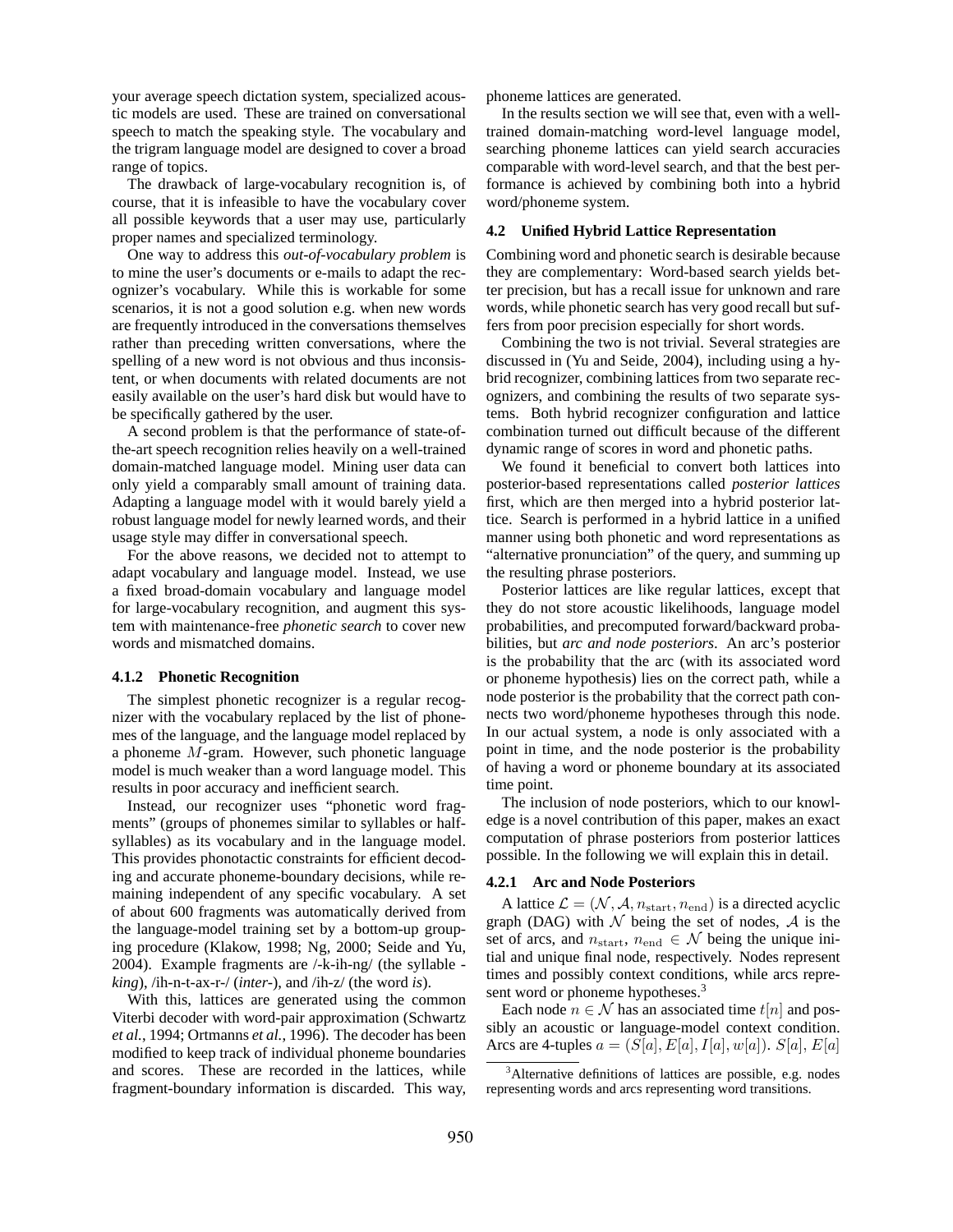$\in \mathcal{N}$  denote the start and end node of the arc.  $I[a]$  is the arc label<sup>4</sup> , which is either a word (in word lattices) or a phoneme (in phonetic lattices). Last,  $w[a]$  shall be a weight assigned to the arc by the recognizer. Specifically,  $w[a] = p_{ac}(a)^{1/\lambda} \cdot P_{LM}(a)$  with acoustic likelihood  $p_{\text{ac}}(a)$ , language model probability  $P_{\text{LM}}$ , and languagemodel weight  $\lambda$ .

In addition, we define *paths*  $\pi = (a_1, \dots, a_K)$  as *sequences* of connected arcs. We use the symbols S,  $E, I$ , and  $w$  for paths as well to represent the respective properties for entire paths, i.e. the path start node  $S[\pi] = S[a_1]$ , path end node  $E[\pi] = E[a_K]$ , path label sequence  $I[\pi] = (I[a_1], \cdots, I[a_K])$ , and total path<br>weight  $w[\pi] = \prod_{k=1}^K w[a_k]$ .

Finally, we define  $\Pi(n_1, n_2)$  as the entirety of all paths that start at node  $n_1$  and end in node  $n_2$ :  $\Pi(n_1, n_2)$  =  $\{\pi|S[\pi] = n_1 \wedge E[\pi] = n_2\}.$ 

With this, the phrase posteriors defined in Eq. 2 can be written as follows.

In the simplest case,  $Q$  is a single word token. Then, the phrase posterior is just the word posterior and, as shown in e.g. (Wessel *et al.*, 2000) or (Evermann *et al.*, 2000), can be computed as

$$
P(*,t_s,Q,t_e,*|O) = \frac{\sum\limits_{\pi=(a_1,\cdots,a_K)\in\Pi(n_{\text{start}},n_{\text{end}}):}\n\begin{aligned}\nw[\pi] \\
w[\pi] \\
= \sum\limits_{\substack{\pi:(S[a_1]]=t_s\wedge t[E[a_1]]=t_e\wedge I[a_1]=Q \\
m\in\Pi(n_{\text{start}},n_{\text{end}})}}\n\begin{aligned}\nw[\pi] \\
w[\pi] \\
w[\pi] \\
\text{(3)} \\
\wedge t^{[E[a]]=t_e\wedge I[a]=Q}\n\end{aligned}
$$

with Parc[a] being the *arc posterior* defined as

$$
P_{\rm arc}[a] = \frac{\alpha_{S[a]} \cdot w[a] \cdot \beta_{E[a]}}{\alpha_{n_{\rm end}}}
$$

with the *forward/backward probabilities*  $\alpha_n$  and  $\beta_n$  defined as:

$$
\alpha_n = \sum_{\pi \in \Pi(n_{\text{start}}, n)} w[\pi]
$$

$$
\beta_n = \sum_{\pi \in \Pi(n, n_{\text{end}})} w[\pi].
$$

 $\alpha_n$  and  $\beta_n$  can conveniently be computed from the word lattices by the well-known forward/backward recursion:

$$
\begin{array}{rcl} \alpha_n &=& \left\{ \begin{array}{lcl} 1.0 & n=n_{\mathrm{start}} \\ \sum\limits_{a:E[a]=n} \alpha_{S[a]} \cdot w[a] & \text{otherwise} \end{array} \right. \\ \beta_n &=& \left\{ \begin{array}{lcl} 1.0 & n=n_{\mathrm{end}} \\ \sum\limits_{a:S[a]=n} w[a] \cdot \beta_{E[a]} & \text{otherwise}. \end{array} \right. \end{array}
$$

Now, in the general case of multi-label queries, the phrase posterior can be computed as

$$
P(*,t_s,Q,t_e,*|O)
$$
\n
$$
= \sum_{\pi=(a_1,\cdots,a_K):\atop t|S[\pi]|=t_s\wedge t|E[\pi]|=t_e\wedge I[\pi]=Q} \frac{P_{\text{arc}}[a_1]\cdots P_{\text{arc}}[a_K]}{P_{\text{node}}[S[a_2]]\cdots P_{\text{node}}[S[a_K]]}
$$

with  $P_{\text{node}}[n]$ , the *node posterior*<sup>5</sup>, defined as

$$
P_{\text{node}}[n] = \frac{\alpha_n \cdot \beta_n}{\alpha_{n_{\text{end}}}}.
$$
 (4)

#### **4.2.2 Advantages of Posterior Lattices**

The posterior-lattice representation has several advantages over traditional lattices. First, lattice storage is reduced because only one value (node posterior) needs to be stored per node instead of two  $(\alpha, \beta)^6$ . Second, node and arc posteriors have a smaller and similar dynamic range than  $\alpha_n$ ,  $\beta_n$ , and w[a], which is beneficial when the values should be stored with a small number of bits.

Further, for the case of word-based search, the summation in Eq. 3 can also be precomputed by merging all lattice nodes that carry the same time label, and merging the corresponding arcs by summing up their arc posteriors. In such a "pinched" lattice, word posteriors for singlelabel queries can now be looked up directly. However, posteriors for multi-label strings cannot be computed precisely anymore. Our experiments have shown that the impact on ranking accuracy caused by this approximation is neglectable. Unfortunately, we have also found that the same is not true for phonetic search.

The most important advantage of posterior lattices for our system is that they provide a way of combining the word and phoneme lattices into a single structure – by simply merging their start nodes and their end nodes. This allows to implement hybrid queries in a single unified search, treating the phonetic and the word-based representation of the query as alternative pronunciations.

# **5 Lattice Indexing**

Searching lattices is time-consuming. It is not feasible to search large amounts of audio. To deal with hundreds or even thousands of hours of audio, we need some form of inverted indexing mechanism.

This is comparably straight-forward when indexing text. It is also not difficult for indexing word lattices. In both case, the set of words to index is known. However, indexing phoneme lattices is very different, because theoretically any phoneme string could be an indexing item.

<sup>4</sup>Lattices are often interpreted as weighted finite-state acceptors, where the arc labels are the *input symbols*, hence the symbol I.

 ${}^{5}$ Again, mind that in our lattice formulation word/phoneme hypotheses are represented by arcs, while nodes just represent connection points. The node posterior is the probability that the correct path passes through a connection point.

 $6$ Note, however, that storage for the traditional lattice can also be reduced to a single number per node by weight pushing (Saraclar and Sproat, 2004), using an algorithm that is very similar to the forward/backward procedure.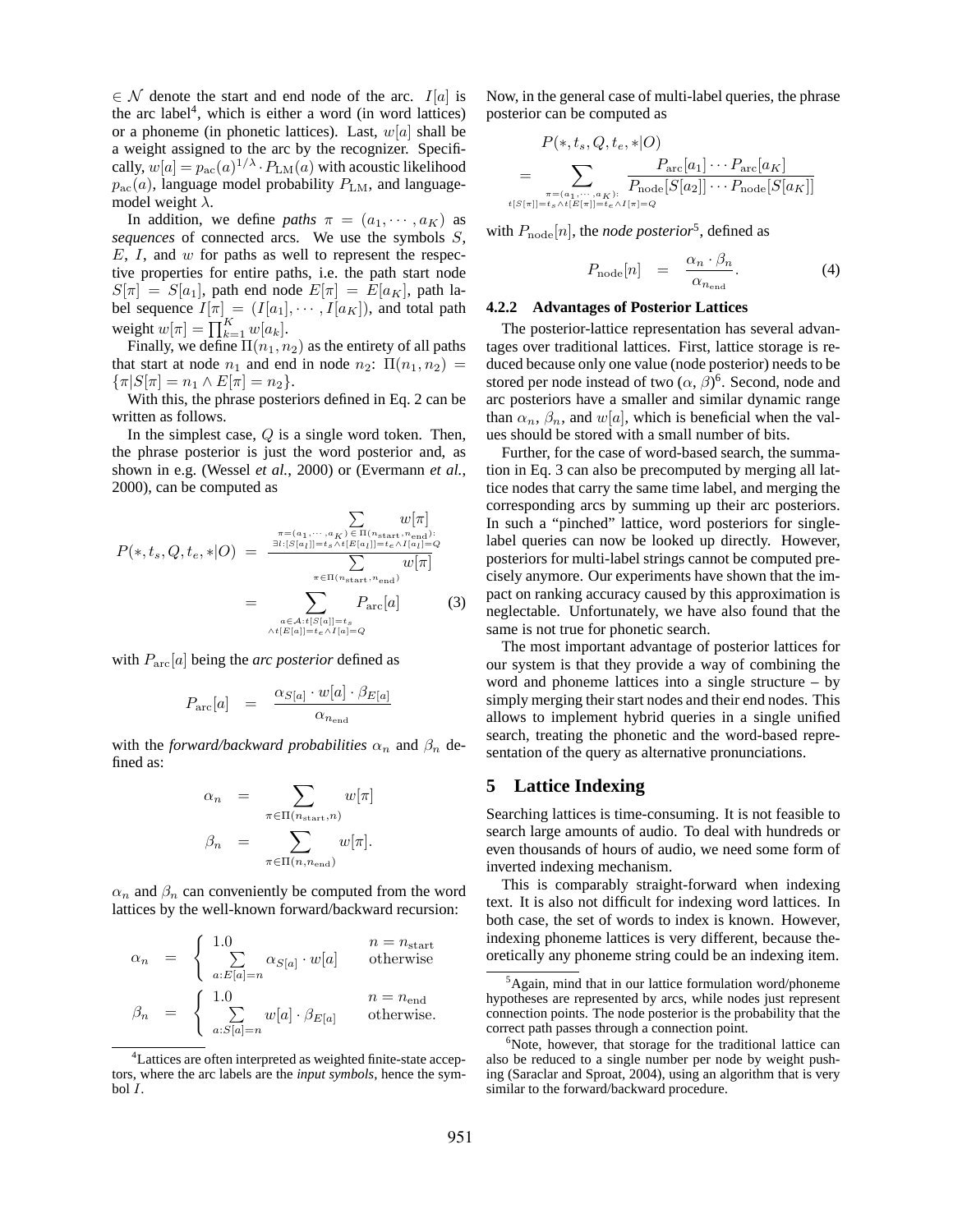We address this by our  $M$ -gram lattice-indexing scheme. It was originally designed for phoneme lattices, but can be – and is actually – used in our system for indexing word lattices.

First, audio files are clipped into homogeneous segments. For an audio segment i, we define the *expected term frequency* (ETF) of a query string Q as summation of phrase posteriors of all hits in this segment:

$$
\begin{aligned} \text{ETF}_{i}(Q) &= \sum_{\forall t_s, t_e} P(*, t_s, Q, t_e, * | O^i) \\ &= \sum_{\pi \in \Pi^i : I[\pi] = Q} p[\pi] \end{aligned}
$$

with  $\Pi^i$  being the set of all paths of segment i.

At indexing time,  $ETFs$  of a list of  $M$ -grams for each segment are calculated. They are stored in an inverted structure that allows retrieval by M-gram.

In search time, the ETFs of the query string are estimated by the so-called "M-gram approximation". In order to explain this concept, we need to first introduce  $P(Q|O^i)$  – the probability of observing query string Q at any word boundary in the recording  $O^i$ .  $P(Q|O^i)$  has a relationship with ETF as

$$
ETF_i(Q) = \tilde{N}_i \cdot P(Q|O^i)
$$

with  $\tilde{N}_i$  being the expected number of words in the segment i. It can also be computed as

$$
\tilde{N}_i = \sum_{n \in \mathcal{N}_i} p[n],
$$

where  $\mathcal{N}_i$  is the node set for segment *i*.

Like the M-gram approximation in language-model theory, we approximate  $P(Q|O^i)$  as

$$
P(Q|O^i) \approx \tilde{P}(Q|O^i)
$$
  
= 
$$
\prod_{k=1}^l \tilde{P}(q_k|q_{k-M+1}, \cdots, q_{k-1}, O^i),
$$

while the right-hand items can be calculated from Mgram ETFs:

$$
\tilde{P}(q_k|q_{k-M+1},\cdots,q_{k-1},O^i)
$$
\n
$$
=\frac{\text{ETF}_i(q_{k-M+1},\cdots,q_k)}{\text{ETF}_i(q_{k-M+1},\cdots,q_{k-1})}.
$$

The actual implementation uses only  $M$ -grams extracted from a large background dictionary, with a simple backoff strategy for unseen M-grams, see (Yu *et al.*, 2005) for details.

The resulting index is used in a two stage-search manner: The index itself is only used as the first stage to determine a short-list of promising segments that may contain the query. The second stage involves a linear lattice search to get final results.

|  |  |  | Table 1: Test corpus summary. |
|--|--|--|-------------------------------|
|--|--|--|-------------------------------|

| test set             | dura-            | $#seg-$ | keyword set |
|----------------------|------------------|---------|-------------|
|                      | tion             | ments   | (incl. OOV) |
| <b>ICSI</b> meetings | 2.0 <sub>h</sub> | 429     | 1878 (96)   |
| SWBD eval2000        | 3.6 <sub>h</sub> | 742     | 2420 (215)  |
| SWBD rt03s           | 6.3h             | 1298    | 2325 (236)  |
| interviews (phone)   | 1.1h             | 267     | 1057 (49)   |
| interviews (lapel)   | 1.0 <sub>h</sub> | 244     | 1629 (107)  |

# **6 Results**

# **6.1 Setup**

We have evaluated our system on five different corpora of recorded conversations:

- one meeting corpus (NIST "RT04S" development data set, ICSI portion, (NIST, 2000-2004))
- two eval sets from the switchboard (SWBD) data collection ("eval 2000" and "RT03S", (NIST, 2000- 2004))
- two in-house sets of interview recordings of about one hour each, one recorded over the telephone, and one using a single microphone mounted in the interviewee's lapel.

For each data set, a keyword list was selected by an automatic procedure (Seide and Yu, 2004). Words and multi-word phrases were selected from the reference transcriptions if they occurred in at most two segments. Example keywords are *overseas*, *olympics*, and *"automated accounting system"*. For the purpose of evaluation, those data sets are cut into segments of about 15 seconds each. The size of the corpora, their number of segments, and the size of the selected keyword set are given in Table 1.

The acoustic model we used is trained on 309h of the Switchboard corpus (SWBD-1). The LVCSR language model was trained on the transcriptions of the Switchboard training set, the ICSI-meeting training set, and the LDC Broadcast News 96 and 97 training sets. No dedicated training data was available for the in-house interview recordings. The recognition dictionary has 51388 words. The phonetic language model was trained on the phonetic version of the transcriptions of SWBD-1 and Broadcast News 96 plus about 87000 background dictionary entries, a total of 11.8 million phoneme tokens.

To measure the search accuracy, we use the "Figure Of Merit" (FOM) metric defined by NIST for wordspotting evaluations. In its original form, it is the average of detection/false-alarm curve taken over the range [0..10] false alarms per hour per keyword. Because manual word-level alignments of our test sets were not available, we modified the FOM such that a correct hit is a 15-second segment that contains the key phrase.

Besides FOM, we use a second metric – "Top Hit Precision" (THP), defined as the correct rate of the best ranked hit. If no hit is returned for an existing query term, it is counted as an error. Both of these metrics are relevant measures in our known-item search.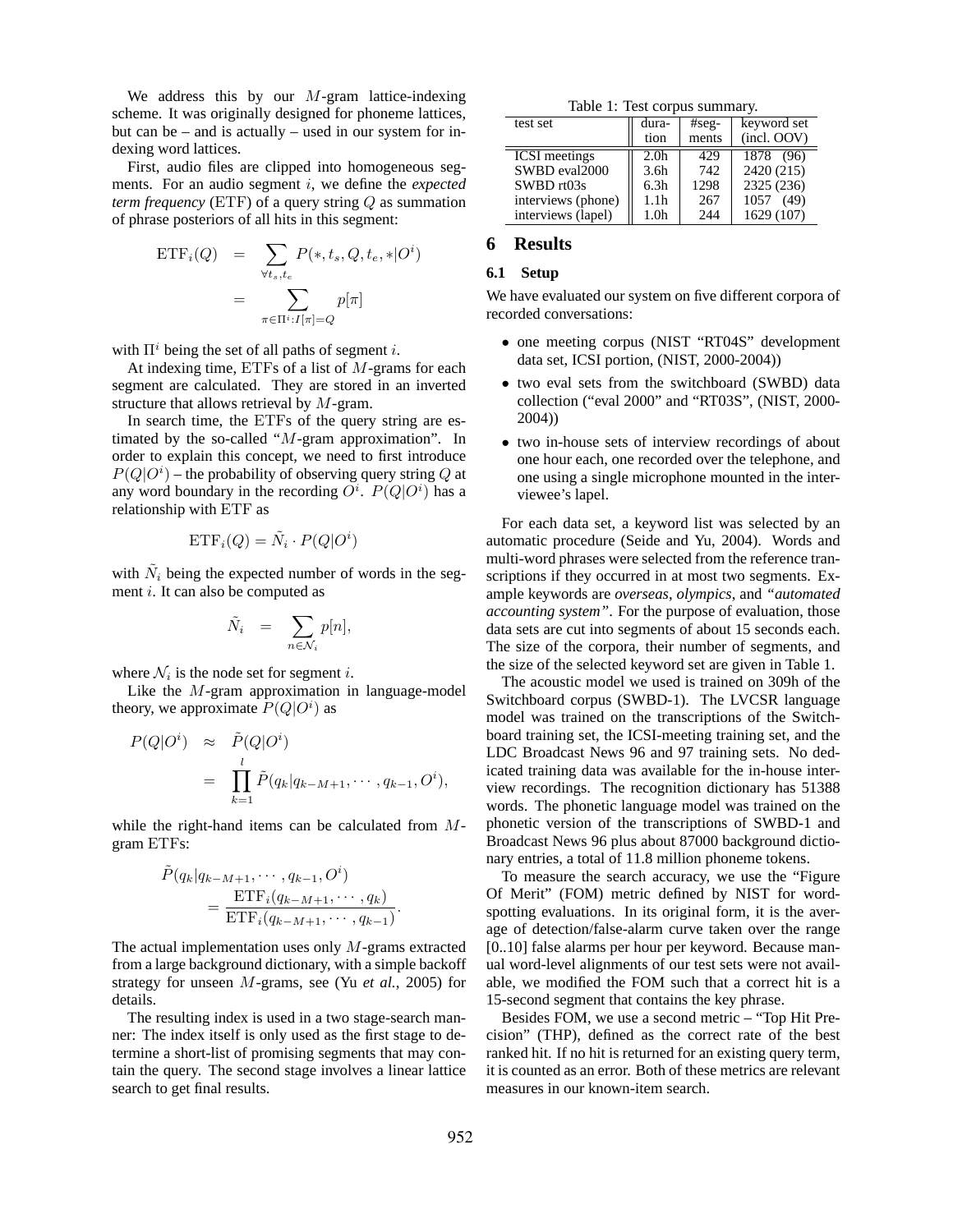Table 2: Baseline transcription word-error rates (WER) as well as precision (P), recall (R), FOM and THP for searching the transcript.

| test set             | WER               | P                 | R                 | FOM               | THP               |
|----------------------|-------------------|-------------------|-------------------|-------------------|-------------------|
|                      | $\lceil\% \rceil$ | $\lceil\% \rceil$ | $\lceil\% \rceil$ | $\lceil\% \rceil$ | $\lceil\% \rceil$ |
| <b>ICSI</b> meetings | 44.1              | 80.6              | 43.8              | 43.6              | 43.6              |
| SWBD eval2000        | 39.0              | 79.6              | 41.1              | 41.1              | 41.1              |
| SWBD rt03s           | 45.2              | 72.6              | 36.3              | 36.3              | 36.0              |
| interviews (phone)   | 57.7              | 68.8              | 31.6              | 29.3              | 31.3              |
| interviews (lapel)   | 62.8              | 80.1              | 32.0              | 30.2              | 32.1              |
| average              | 49.8              | 76.3              | 37.0              | 36.1              | 36.8              |

Table 3: Comparison of search accuracy for word, phoneme, and hybrid lattices.

| test set                                      | word | phoneme | hybrid |  |  |
|-----------------------------------------------|------|---------|--------|--|--|
| Figure Of Merit (FOM) [%]                     |      |         |        |  |  |
| <b>ICSI</b> meetings                          | 72.1 | 81.2    | 88.2   |  |  |
| SWBD eval2000                                 | 71.3 | 80.4    | 87.3   |  |  |
| $SWBD$ rt $03s$                               | 66.4 | 76.9    | 84.2   |  |  |
| interviews (phone)                            | 60.6 | 73.7    | 83.3   |  |  |
| interviews (lapel)                            | 59.0 | 70.2    | 77.7   |  |  |
| average                                       | 65.9 | 76.5    | 84.1   |  |  |
| INV words only                                | 69.4 | 77.0    | 84.7   |  |  |
| OOV words only                                |      | 73.8    | 73.8   |  |  |
| Top Hit Precision (THP)<br>$\lceil \% \rceil$ |      |         |        |  |  |
| <b>ICSI</b> meetings                          | 67.2 | 65.0    | 78.7   |  |  |
| SWBD eval2000                                 | 67.1 | 63.6    | 77.9   |  |  |
| SWBD rt03s                                    | 59.6 | 59.1    | 71.7   |  |  |
| interviews (phone)                            | 55.7 | 64.4    | 73.1   |  |  |
| interviews (lapel)                            | 55.6 | 59.7    | 71.2   |  |  |
| average                                       | 61.0 | 62.4    | 74.5   |  |  |
| INV words only                                | 64.5 | 62.4    | 75.3   |  |  |
| OOV words only                                |      | 60.5    | 60.5   |  |  |

#### **6.2 Word/Phoneme Hybrid Search**

Table 2 gives the LVSCR transcription word-error rates for each set. Almost all sets have a word-error rates above 40%. Searching those speech recognition transcriptions results in FOM and THP values below 40%.

Table 3 gives results of searching in word, phoneme, and hybrid lattices. First, for all test sets, word-lattice search is drastically better than transcription-only search.

Second, comparing word-lattice and phoneme-lattice search, phoneme lattices outperforms word lattices on all tests in terms of FOM. This is because phoneme lattice has better recall rate. For THP, word lattice search is slightly better except on the interview sets for which the language model is not well matched. Hybrid search leads to a substantial improvement over each (27.6% average FOM improvement and 16.2% average THP improvement over word lattice search). This demonstrates the complementary nature of word and phoneme search.

We also show results separately for known words (invocabulary, INV) and out-of-vocabulary words (OOV). Interestingly, even for known words, hybrid search leads to a significant improvement (get 22.0% for FOM and 16.7% for THP) compared to using word lattices only.

#### **6.3 Effect of Node Posterior**

In Section 4.2, we have shown that phrase posteriors can be computed from posterior lattices if they include both arc and node posteriors (Eq. 4). However, posterior representations of lattices found in literature only include word (arc) posteriors, and some posterior-based systems simply ignore the node-posterior term, e.g. (Chelba and Acero, 2005). In Table 4, we evaluate the impact on accuracy when this term is ignored. (In this experiment, we bypassed the index-lookup step, thus the numbers are slightly different from Table 3.)

We found that for word-level search, the effect of node posterior compensation is indeed neglectable. However, for phonetic search it is not: We observe a 4% relative FOM loss.

#### **6.4 Index Lookup and Linear Search**

Section 5 introduced a two-stage search approach using an M-gram based indexing scheme. How much accuracy is lost from incorrectly eliminating correct hits in the first (index-based) stage? Table 5 compares three setups. The first column shows results for linear search only: no index lookup used at all, a complete linear search is performed on all lattices. This search is optimal but does not scale up to large database. The second column shows index lookup *only*. Segments are ranked by the approximate M-gram based ETF score obtained from the index. The third column shows the two-stage results.

The index-based two-stage search is indeed very close to a full linear search (average FOM loss of 1.2% and THP loss of 0.2% points). A two-stage search takes under two seconds and is mostly independent of the database size. In other work, we have applied this technique successfully to search a database of nearly 200 hours.

#### **6.5 The System**

Fig. 2 shows a screenshot of a research prototype for a search-enabled audio notebook. In addition to a notetaking area (bottom) and recording controls, it includes a rich audio browser showing speaker segmentation and automatically identified speaker labels (both not scope of this paper). Results of keyword searches are shown as color highlights, which are clickable to start playback at that position.

# **7 Conclusion**

In this paper, we have presented a system for searching recordings of conversational speech, particularly meet-

Table 4: Effect of ignoring the node-posterior term in phrase-posterior computation (shown for ICSI meeting set only).

| FOM                    | word | phoneme |  |
|------------------------|------|---------|--|
| exact computation      | l'). |         |  |
| node posterior ignored | 72.O |         |  |
| relative change [%]    |      |         |  |